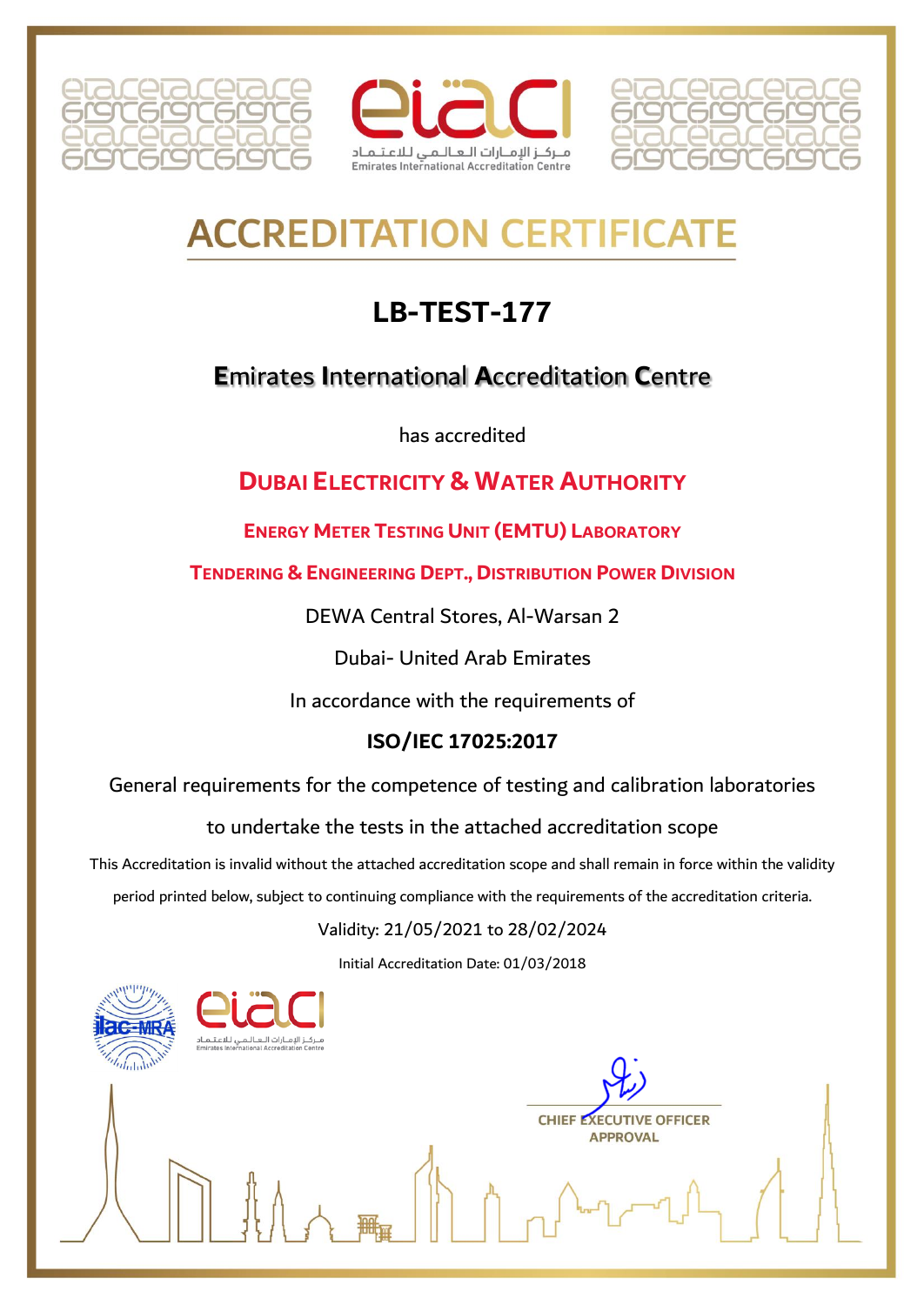

#### **Electrical Testing**

#### **LB-TEST-177**

# **Dubai Electricity & Water Authority**

**Energy Meter Testing Unit (EMTU) Laboratory** 

**Tendering & Engineering Dept., Distribution Power Division**

## **DEWA Central Stores, Al-Warsan 2**

# **Dubai- United Arab Emirates**

 **Date: 21-05-2021**

| <b>Type of Activity</b>   | <b>Test</b><br><b>Materials/Products</b> | <b>Test Name</b>            | <b>Test Method</b>    |
|---------------------------|------------------------------------------|-----------------------------|-----------------------|
| <b>Electrical Testing</b> | <b>Energy Meter</b>                      | <b>Electricity metering</b> | IEC 62053 Part 11:    |
|                           |                                          | equipment - Particular      | 2016 Clause: 8.3.1    |
|                           |                                          | requirements                |                       |
| <b>Electrical Testing</b> | <b>Energy Meter</b>                      | <b>Electricity metering</b> | IEC 62053 Part        |
|                           |                                          | equipment - Particular      | 21:2016 Clause: 8.3.2 |
|                           |                                          | requirements                |                       |
| <b>Electrical Testing</b> | <b>Energy Meter</b>                      | <b>Electricity metering</b> | IEC 62053 Part 22:    |
|                           |                                          | equipment (AC) -            | 2016 Clause: 8.3.2    |
|                           |                                          | Acceptance inspection       |                       |
| <b>Electrical Testing</b> | <b>Energy Meter</b>                      | Test of No- Load            | IEC 62058 Part 31:    |
|                           |                                          | Condition                   | 2008 Clause: 5.4      |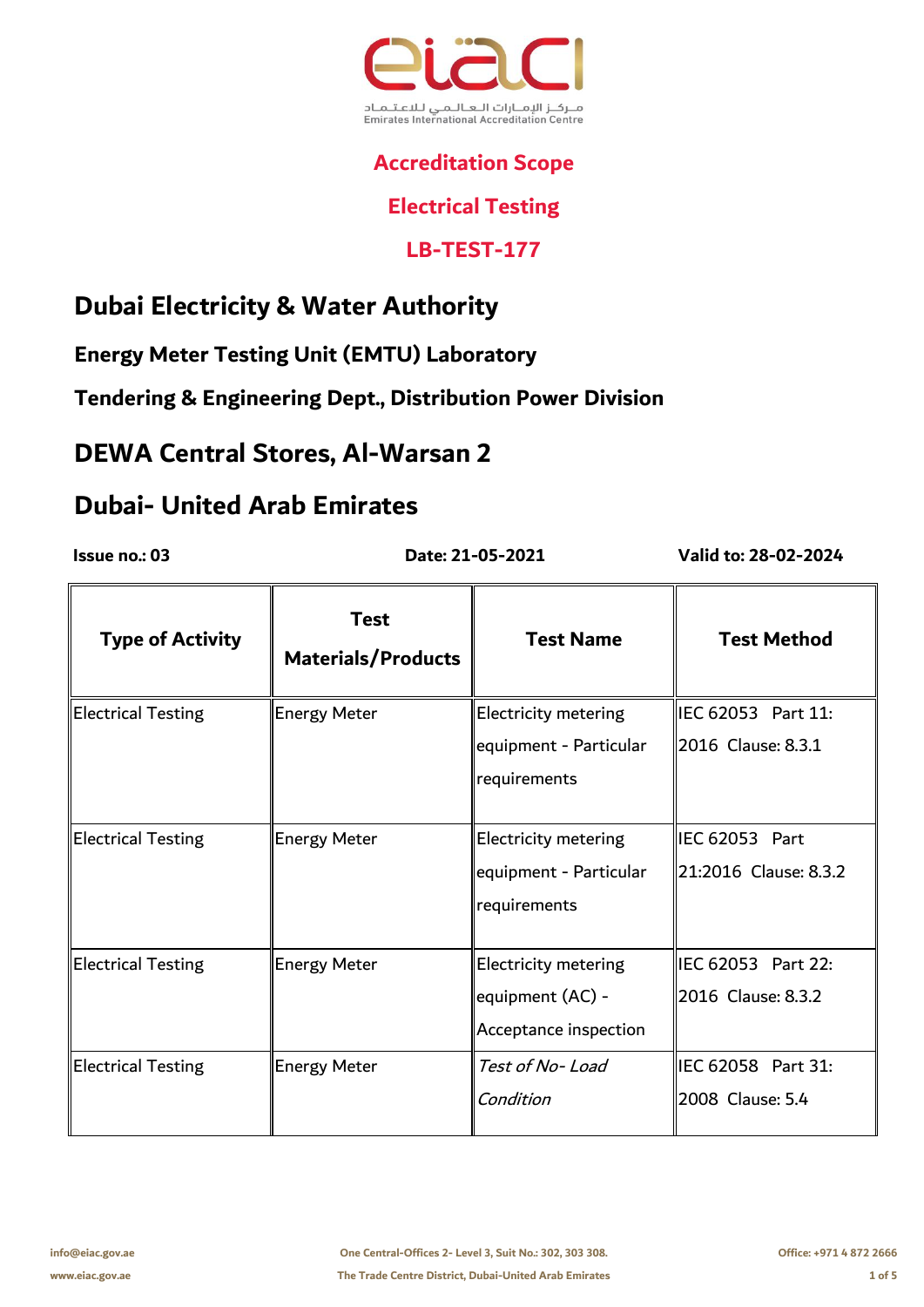

#### **Electrical Testing**

#### **LB-TEST-177**

# **Dubai Electricity & Water Authority**

**Energy Meter Testing Unit (EMTU) Laboratory** 

**Tendering & Engineering Dept., Distribution Power Division**

## **DEWA Central Stores, Al-Warsan 2**

# **Dubai- United Arab Emirates**

 **Date: 21-05-2021**

| <b>Type of Activity</b>   | <b>Test</b><br><b>Materials/Products</b> | <b>Test Name</b>            | <b>Test Method</b> |
|---------------------------|------------------------------------------|-----------------------------|--------------------|
| <b>Electrical Testing</b> | <b>Energy Meter</b>                      | Electricity metering        | IEC 62053 Part 11: |
|                           |                                          | equipment - Particular      | 2016 Clause: 8.3.2 |
|                           |                                          | requirements                |                    |
| <b>Electrical Testing</b> | <b>Energy Meter</b>                      | Electricity metering        | IEC 62053 Part 21: |
|                           |                                          | equipment - Particular      | 2016 Clause: 8.3.3 |
|                           |                                          | requirements                |                    |
| <b>Electrical Testing</b> | <b>Energy Meter</b>                      | <b>Electricity metering</b> | IEC 62053 Part 22: |
|                           |                                          | equipment (AC) -            | 2016 Clause: 8.3.3 |
|                           |                                          | Acceptance inspection       |                    |
| <b>Electrical Testing</b> | <b>Energy Meter</b>                      | <b>Starting Current</b>     | IEC 62058 Part 31: |
|                           |                                          |                             | 2008 Clause: 5.5   |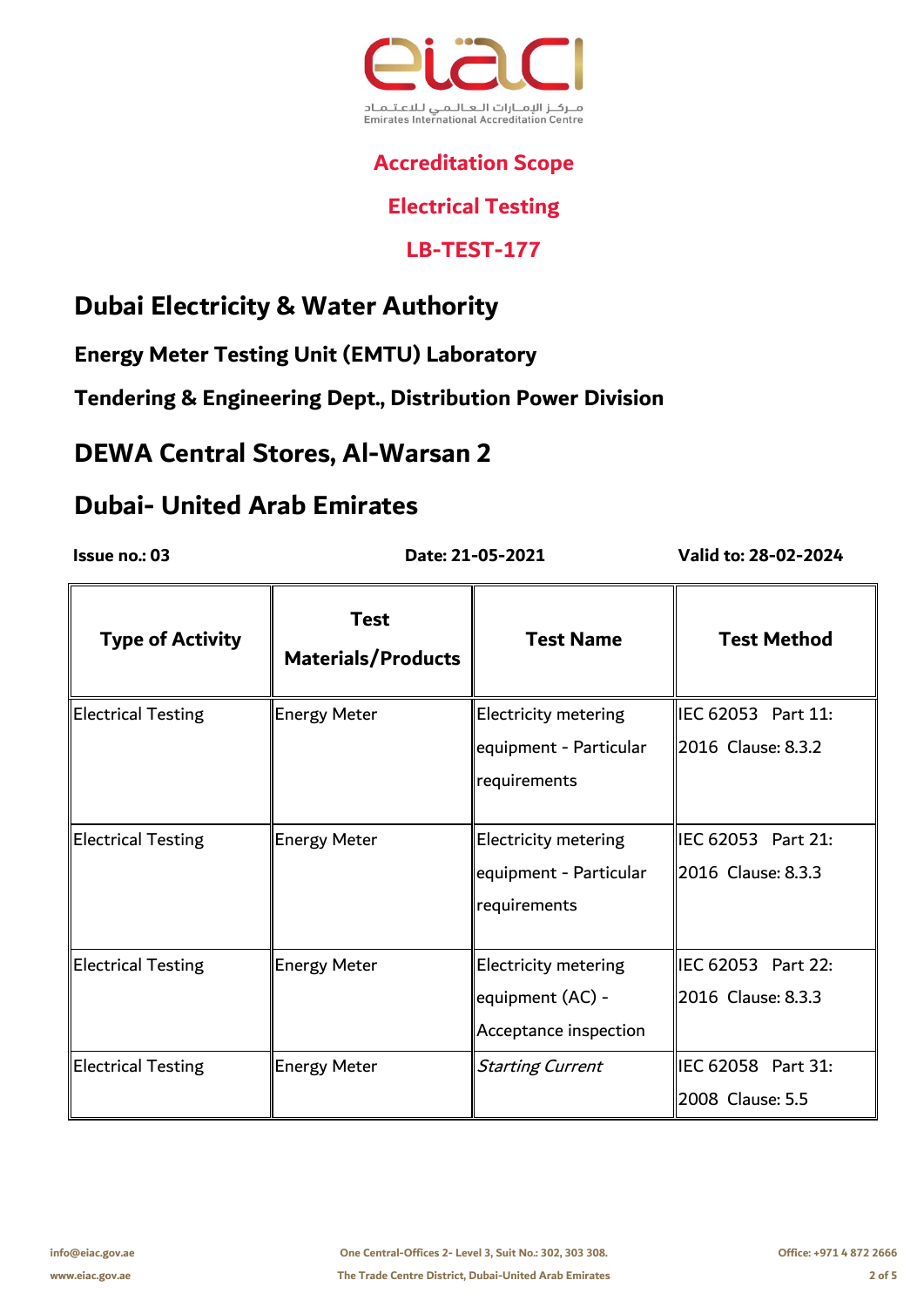

#### **Electrical Testing**

#### **LB-TEST-177**

# **Dubai Electricity & Water Authority**

**Energy Meter Testing Unit (EMTU) Laboratory** 

**Tendering & Engineering Dept., Distribution Power Division**

## **DEWA Central Stores, Al-Warsan 2**

# **Dubai- United Arab Emirates**

 **Date: 21-05-2021**

| <b>Type of Activity</b>   | <b>Test</b><br><b>Materials/Products</b> | <b>Test Name</b>                   | <b>Test Method</b> |
|---------------------------|------------------------------------------|------------------------------------|--------------------|
| <b>Electrical Testing</b> | <b>Energy Meter</b>                      | <b>Electricity metering</b>        | IEC 62053 Part 11: |
|                           |                                          | equipment - Particular             | 2016 Clause: 8.1   |
|                           |                                          | <b>Electricity metering</b>        | IEC 62053 Part 21: |
|                           |                                          | equipment (AC) -                   | 2016 Clause: 8.1   |
|                           |                                          | Acceptance inspection              | IEC 62053 Part 22: |
|                           |                                          | Accuracy test                      | 2016 Clause: 8.1   |
|                           |                                          | Load Characteristics:              | IEC 62058 Part 31: |
|                           |                                          | 5 % Load (0.05 lb/ln)              | 2008 Clause: 5.6   |
|                           |                                          | $@$ PF=1                           |                    |
|                           |                                          | Basic Load (I <sub>b</sub> ) @PF=1 |                    |
|                           |                                          |                                    |                    |
|                           |                                          | Basic Load (I <sub>b</sub> )       |                    |
|                           |                                          | $@PF=0.5$                          |                    |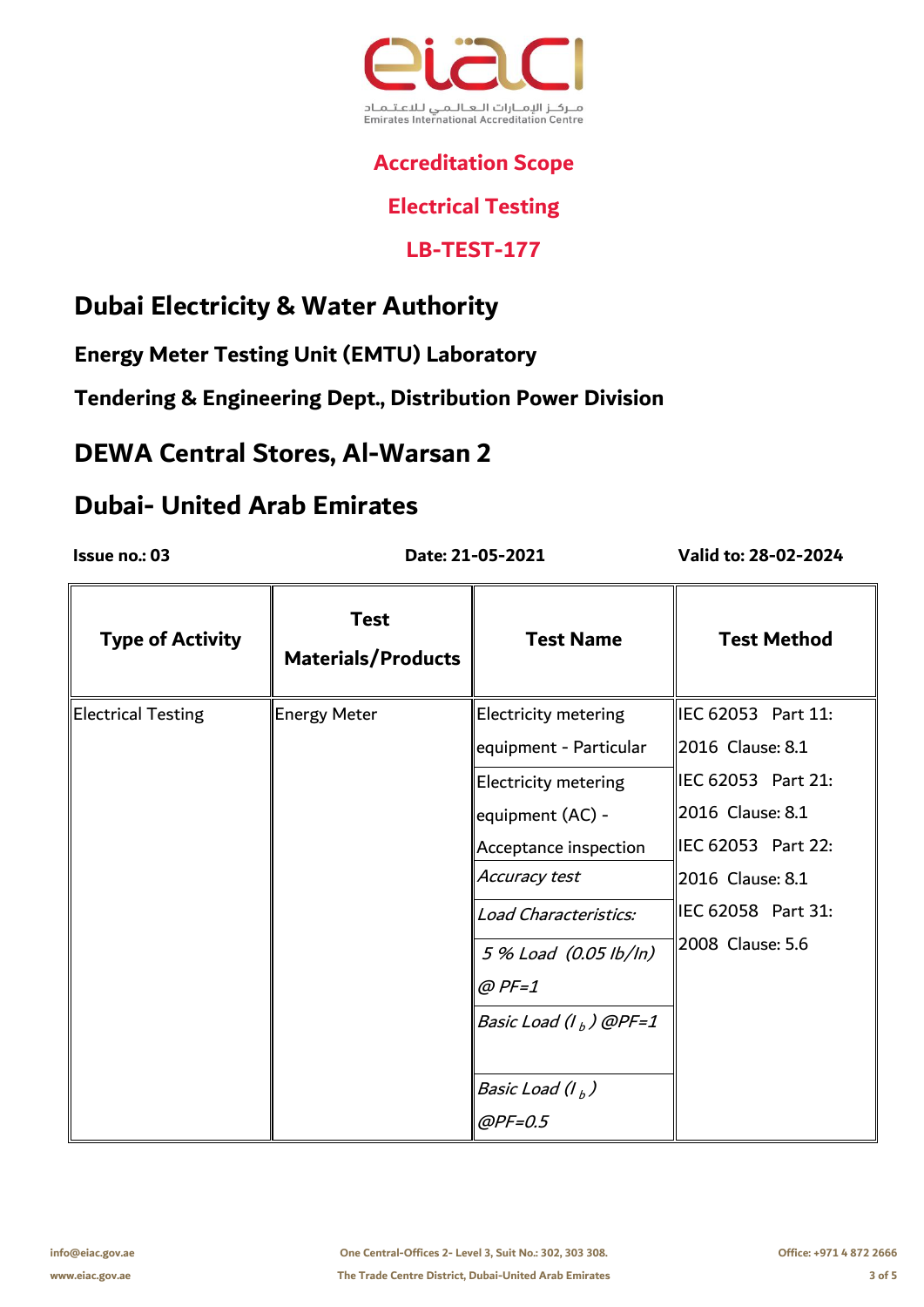

#### **Electrical Testing**

#### **LB-TEST-177**

# **Dubai Electricity & Water Authority**

**Energy Meter Testing Unit (EMTU) Laboratory** 

**Tendering & Engineering Dept., Distribution Power Division**

# **DEWA Central Stores, Al-Warsan 2**

# **Dubai- United Arab Emirates**

 **Date: 21-05-2021**

| <b>Type of Activity</b>   | <b>Test</b><br><b>Materials/Products</b> | <b>Test Name</b>                                                                                                                                                    | <b>Test Method</b>                                                                                                                                                   |
|---------------------------|------------------------------------------|---------------------------------------------------------------------------------------------------------------------------------------------------------------------|----------------------------------------------------------------------------------------------------------------------------------------------------------------------|
| <b>Electrical Testing</b> | <b>Energy Meter</b>                      | 20 % I <sub>n</sub> @PF=1*<br>20 % I , @PF=0.5*<br>$I_n$ @PF=1*<br>$1_{n}$ @PF=0.5*<br>$I_{max}$ @PF=1<br>$I_{max}$ @PF=0.5<br>*Applicable for CT<br>Operated meter | IEC 62053 Part 11:<br>2016 Clause: 8.1<br>IEC 62053 Part 21:<br>2016 Clause: 8.1<br>IEC 62053 Part 22:<br>2016 Clause: 8.1<br>IEC 62058 Part 31:<br>2008 Clause: 5.6 |
| <b>Electrical Testing</b> | Energy Meter                             | <b>Electricity metering</b><br>equipment (AC) -<br>Acceptance inspection<br>Verification of Register<br>(Dial Test)                                                 | IEC 62058 Part 31:<br>2008 Clause: 5.7                                                                                                                               |